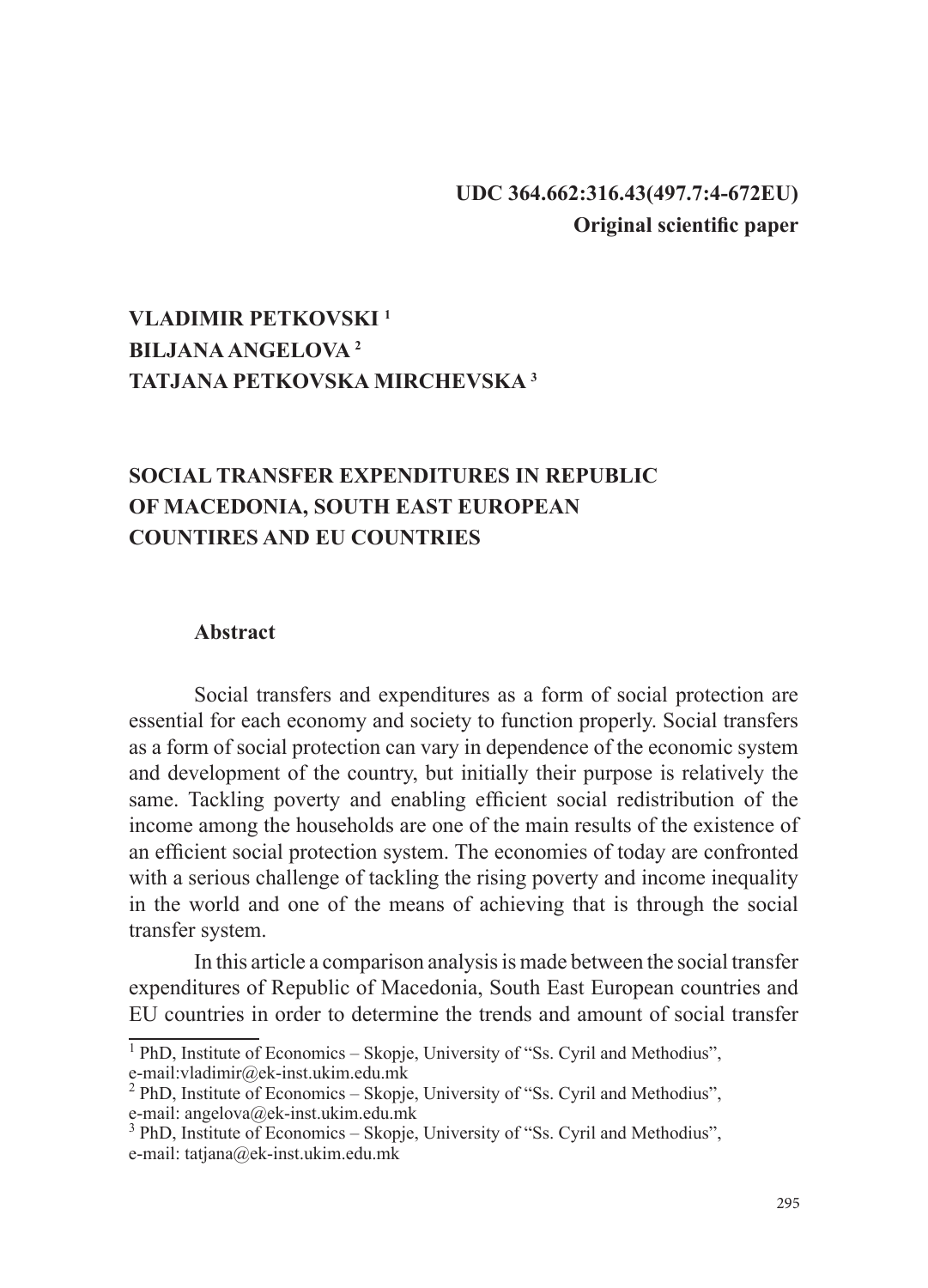expenditures in the countries. From the research in this paper it can be seen that Republic of Macedonia has considerably smaller social transfers per capita compared to other countries taken into consideration for the research. More so Republic of Macedonia is the only country form the countries that are part of the comparison analysis that accomplishes negative growth of the social transfer expenditures as a percentage of GDP in the period of year 2001 till year 2014. Knowing the fact that the more equal distribution of assets in a current country can lead to increased consumption, sustainable growth and increases social welfare, Republic of Macedonia can do better if the expenditures for social transfers as a percentage of the GDP are to increase, even on expense on some other public or budget expenditures.

**Key words:** social protection, social transfer, social expenditures, comparative analysis, inequality

### **JEL classification:** H55

### **Methodology**

The research in this article is conducted using both quantitative and qualitative methods for research. Statistical method as a quantitative method is used to collect the data necessary for comparison of the social transfers of the south-east European countries and countries member of European Union. The data was gathered from the data base of World Bank, OECD data base and Eurostat online sources, research in the field and other written sources. Comparative method is used to compare the social transfer expenditures for Republic of Macedonia, South-east European countries and the countries of European Union. Besides the comparative method, other qualitative methods are used in the process of research and conclusion findings, such as: analytical method, method of deduction and method of induction.

#### **Introduction and theoretical review**

Through the past few decades the problem of income inequality and welfare segregation has raised itself into the latter as the most significant for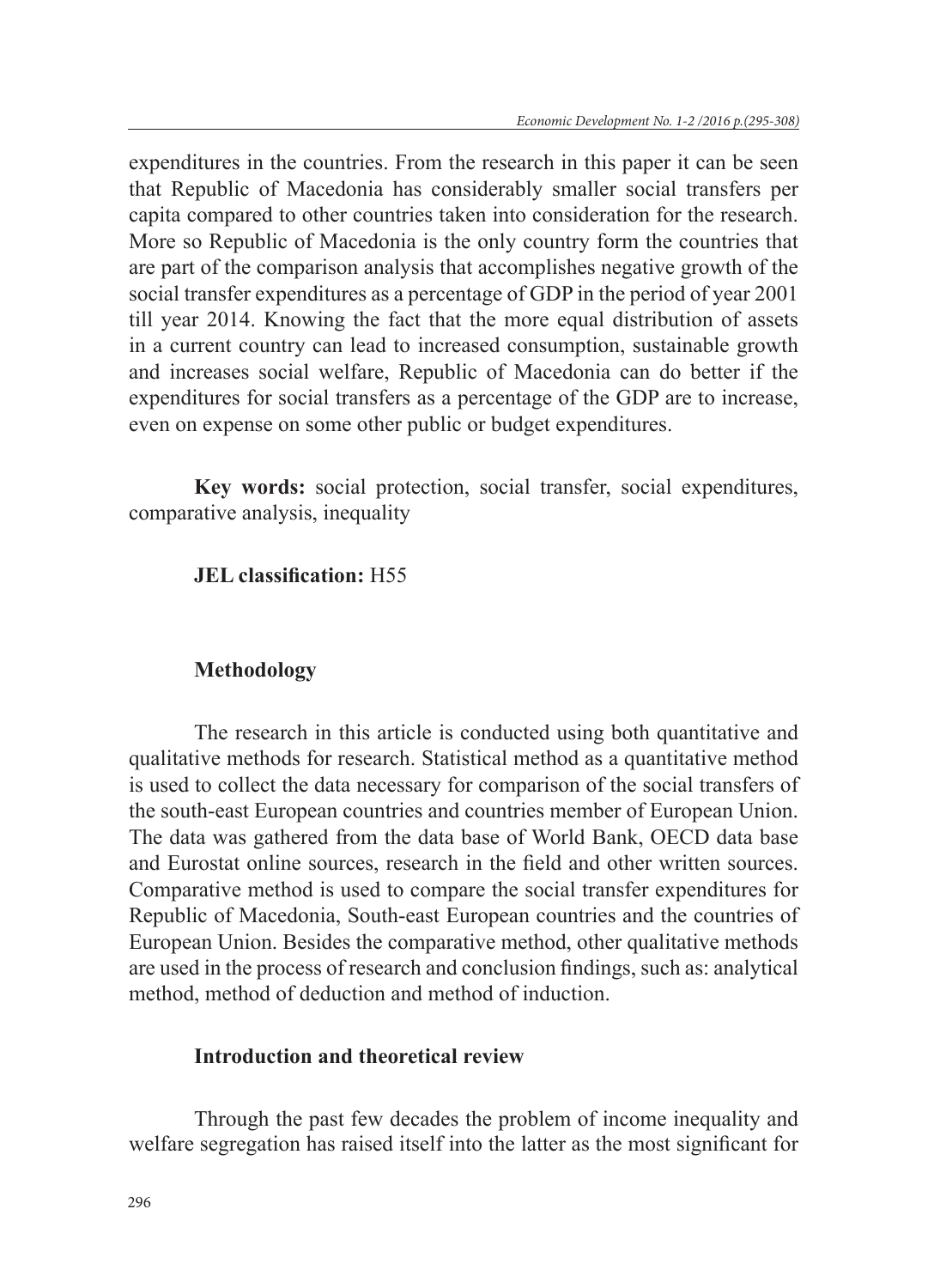the economies of the countries worldwide. The recent estimates show that the world's 85 richest people have the same amount of wealth as the poorest 50 percent (3.5 billion people)<sup>4</sup> . Income inequality is a broader concept then poverty. It defines the level of income distribution in a current country. Inequality appears to be increasing in many domains of human welfare including increased economic and social inequality. Even tough inequality can be foreseen as a necessary part of the rewording structure of the modern economic systems which promotes innovation, individuality and entrepreneur initiative; beyond a certain point it can become harmful for the economy and society as hole. High social and economic inequality can lead to high level of poverty and social exclusion, which further compromises the economic growth of the countries.

Social and economic inequality can be a product of variety of different factors in the country's economy. More so redistributive policies which are the central theme of many economic researches through the past decades implicate to the utmost importance of the subject of economic and social inequality, and its effect on the economic development, sustainability and growth. Arthur Okun in his book on the tradeoffs between efficiency and equity and on the efficiency "leaks" showed that efforts to reduce inequality can be transferred into creating more inequality. Examples could include taxes on activities with negative externalities paid mostly by the better-off but harmful to the poor (such as, perhaps, excessive risk-taking in the financial sector), cash transfers aimed at encouraging better attendance at primary schools in developing countries, or spending on public capital or education that benefits the poor<sup>5</sup>. Also some authors believe that government spending in social transfer issues such as healthcare, education, unemployed benefits, child and family allowances and social retirement benefits can also present a tool for decreasing the economic and social inequality. However, the most important issues connected with the degree of social and economic inequality still remain the factor of unemployment and the degree of poverty in one society.

Social protection is an essential transfer system that relocates income both within and among different households. The main purpose of the social transfers and social protection is to:<sup>6</sup>

<sup>4</sup> http://www.oxfam.org/sites/www.oxfam.org/files/bp-working-for-few-political-captureeconomic-inequlity-200114-summ-en.pdf (accessed 15 September 2015)

<sup>5</sup> Johnatan D. Ostry, Andrew Berg, and Charalambos G. Tsangarides, "*Redistribution, Inequality and Growth"*, International Monetary Fund, 2014, pg. 11:21

<sup>6</sup> Michael Cichon, Wolfgang Scholz, Arthur Van de Meerendonk, Krzysztof Hagemejer, Fabio Bertranou, Pierre Plamondon, "*Financing social protection",* International Labor office Geneva, 2004, pg. 12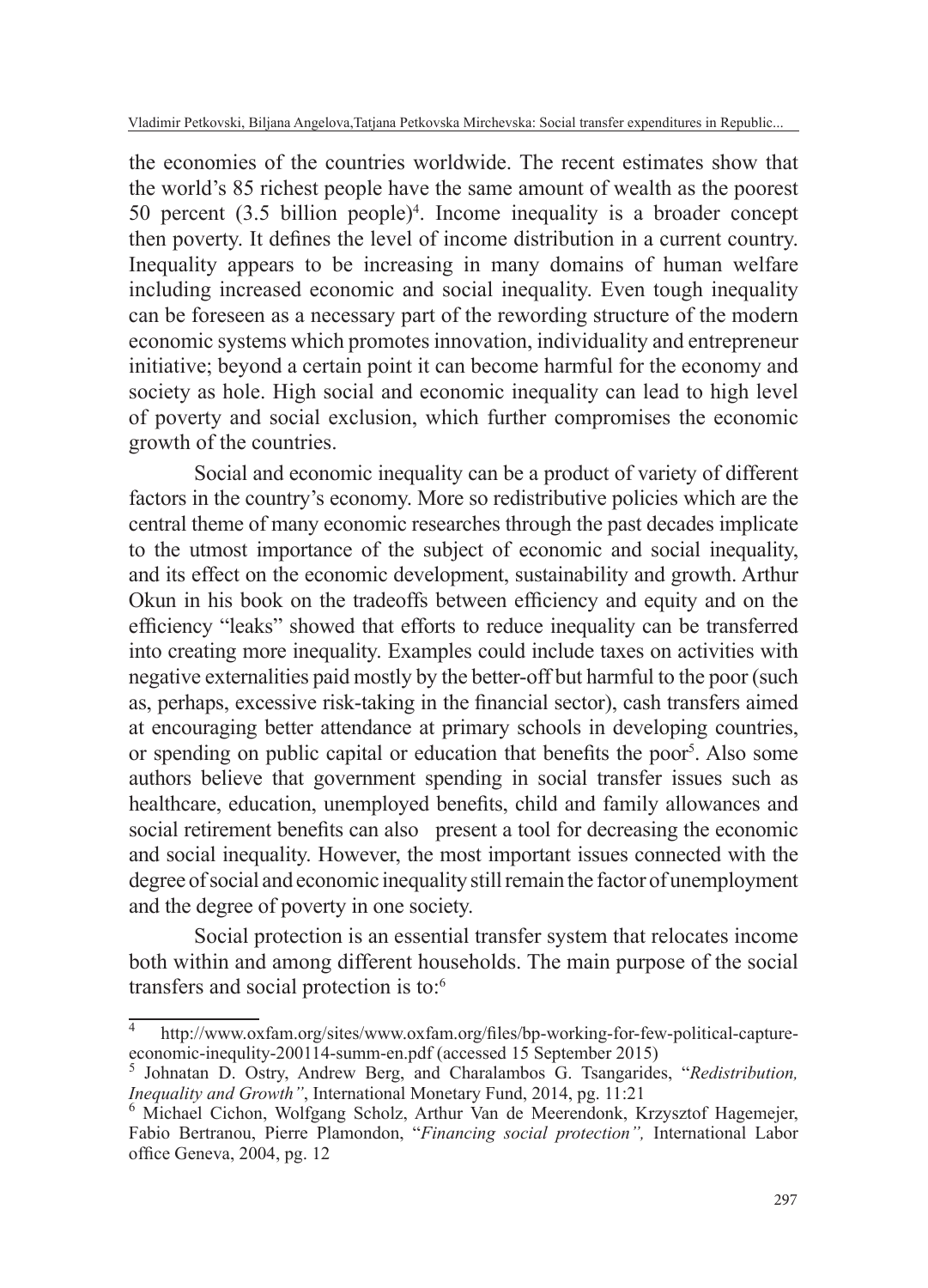- • Guarantee a minimum level of consumption for people living in poverty or on the threshold in it;
- • Replace wholly or in part the income lost as a result of certain contingency, or
- Achieve a higher level of economic and social equality

Furthermore social protection and social transfers can have indirect benefits on the society, like improving the people's productive capacity and helping people to move out of poverty traps by addressing credit constrains.7 According to James Scot Brooks social transfers also help improve the allocation of household resources in one economy and thus increase overall consumption and support the growth of local economies. However, in order to achieve the maximum growth effects of social transfers it's important to precisely define the context, timing, duration, eligibility and choosing the right recipients for the social transfers. These principles according to the author James Scot Brooks are sufficient to establish an efficient social transfer system for the benefit of one society and economy. Brunori and O'Reilly provide another definition of social protection mainly stating that "social protection is a specific set of public actions to address the vulnerability in people's life via social insurance, offering protection through risk and adversity throughout life; via social assistance, offering payments to support and enable the poor; and via social inclusion efforts that enhance the capability of the marginalized groups to access social insurance and assistance"<sup>8</sup> . UNICEF defines social protection as the set of public and private policies and programs aimed at preventing, reducing and eliminating economic and social vulnerabilities to poverty and deprivation<sup>9</sup>.

According to Malte Luebker the system for tackling high social inequality can be achieved through two principal mechanisms. The first mechanism that Malte Lubker considers is the social security systems which can benefit those with the lowest private sector incomes and the second mechanism being progressive tax systems which narrow the gap between rich and poor and thus reduce the income inequality<sup>10</sup>. Thomas Piketty in his

<sup>7</sup> James Scot Brooks, "Social transfers and growth in poor countries", World poverty Institute, 2010 pg. 61:67

<sup>8</sup> Brunori P., O'Reilly M., "Social protection for development: A review of definitions", European report on development, 2010, pg.12

<sup>&</sup>lt;sup>9</sup> Winder, Yablonski, "Integrated social protection system", Social Protection Strategic Framework, UNICEF, May 2012, pg 13

<sup>&</sup>lt;sup>10</sup> Malte Lubker, "The impact of taxes and transfers on inequality", International Labor Office Geneva, 2011, pg. 2:3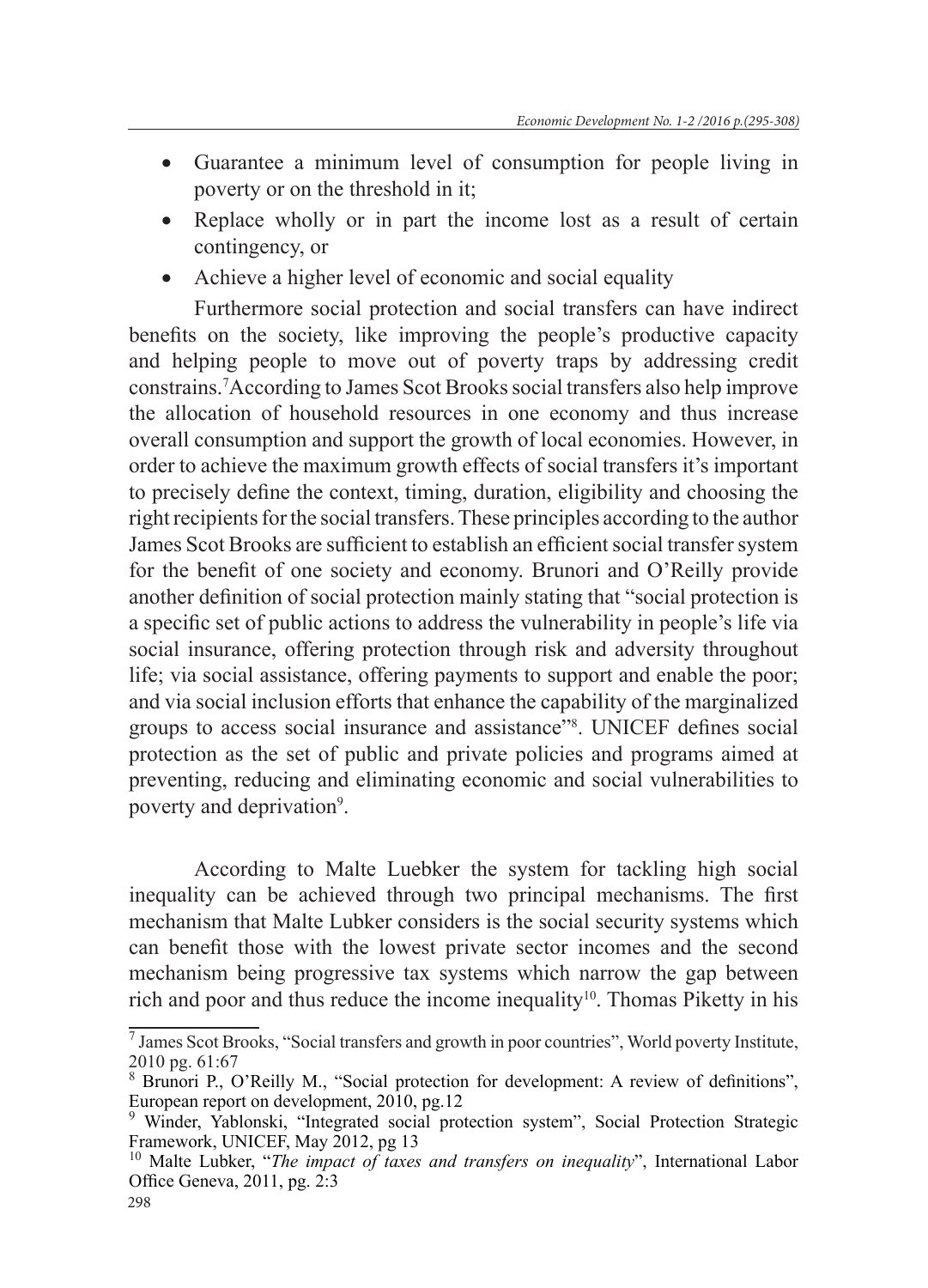Vladimir Petkovski, Biljana Angelova,Tatjana Petkovska Mirchevska: Social transfer expenditures in Republic...

book, states the differences between the social care in the developed countries on one side and social care of the countries in development on the other. Several differences which mostly concern the amount of social transfers and the practices of distribution of the same makes the system of social transfers in the developed countries much more efficient in the field of regulating the social and economic inequality. Most of all the reconstruction of the methods of the pension systems and methods of the distribution of unemployment transfers presents the main difference between the two social care systems. The developed countries because of their available assets and efficiency can redistribute the income more efficiently than the countries in development, leaving the second ones still dependent from the first. This dependency further increases the economic and social inequality between the countries as well as their social care systems<sup>11</sup>.

The difference between the development in the economic systems and social economic policies in the countries had been a cause for development of the four different models for redistribution of the assets, i.e.: $12$ 

- 1. "Nordic model" characterized by large and mostly universal cash transfers, a high level of spending on in-kind services and a tax mix which promotes redistribution (all Nordic countries and also Belgium are in this group);
- 2. A "Continental European model" characterized by large cash transfers with the lion's share for old-age pensions – i.e. redistributing income mostly over the lifecycle instead of across individuals – and a tax mix which does not promote redistribution across individuals, reflecting a small role for the personal income tax (Austria, France and Germany are representative);
- 3. An "Anglo-Saxon model", characterized by small cash transfers, and a tax mix which promotes income redistribution. This model can be divided in two sub-groups: those countries with transfers highly targeted on low-income groups (Australia and New Zealand being examples) and those countries characterized by little progressivity of cash transfers which are largely spent on old-age pensions (Japan and the United States are in this sub-group);

<sup>&</sup>lt;sup>11</sup> Thomas Piketty, "Capital in the twenty first century" President and Fellows of Harvard College, 2014, pg. 332:345

<sup>12</sup> Isabelle Joumard, Mauro Pisu, Debbie Bloch, "*Tackling income inequality-The role of taxes and* transfers", *OECD Journal: Economic Studies* published online first (http://dx.doi. org/10.1787/eco\_studies-2012-5k95xd6l65lt), *pg. 3:4*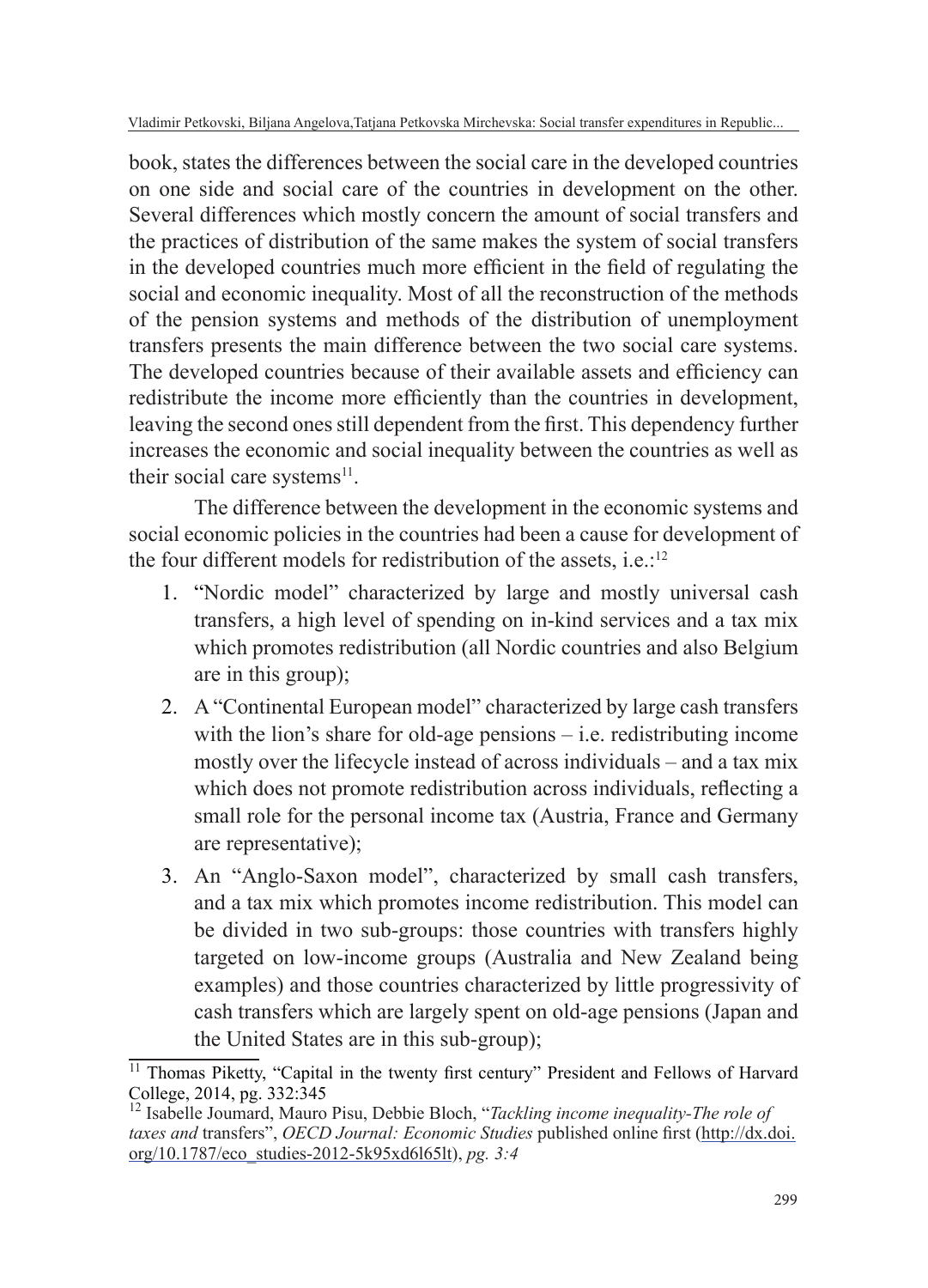4. A lower-income group, where the welfare system is not well developed. Spending on transfers and the level of taxation are considerably below the OECD average, with a heavy reliance on consumption taxes.

According to the data gathered from the Statistical office of Republic of Macedonia, the country belongs into the lower income group countries concerning the model for redistribution of the income in the country. More so the heavy reliance on the consumption (indirect taxes) confirms that the place of Republic of Macedonia is in the lower income model group of countries. The subject of this paper concerns the social transfers as a part of the social protection programs in Republic of Macedonia, South Eastern Europe countries and EU countries. Also the main goal is to make a comparative analysis of the social transfer expenditures in Republic of Macedonia, South Eastern Europe countries and EU countries.

## 1. **REVIEW OF THE SOCIAL PROTECTION SYSTEM AND SOCIAL EXPENDITURES OF REPUBLIC OF MACEDONIA, SOUTH-EAST EUROPEAN COUNTRIES AND EU 28**

As the impact of the financial and economic crisis was felt across the world, the need for social transfers towards the most effected layers of the population has increased. With the increase of the number of socially endangered people, the amounts of the social transfers had also increased in the past few years. According to the date from Eurostat the expenditure on social protection relative to gross domestic product (GDP), has increased by 2.8 percentage points between 2008 and 2009, and continued to rise in the past years.<sup>13</sup> Besides the rise in the social expenditures of the countries in Europe and worldwide, in order to tackle the imposing social and economic inequality new methods and policies for social transfers were also introduced. According to the European legal framework expenditure on social protection includes: social benefits, administration costs (which represent the costs charged to the scheme for its management and administration) and other expenditure (which consists of miscellaneous expenditure by social protection schemes, principally, payment of property income).

Social protection benefits are direct transfers, in cash or in kind, by social protection schemes to households and individuals; the purpose of the

<sup>&</sup>lt;sup>13</sup> http://ec.europa.eu/eurostat/statistics-explained/index.php/Social\_protection\_statistics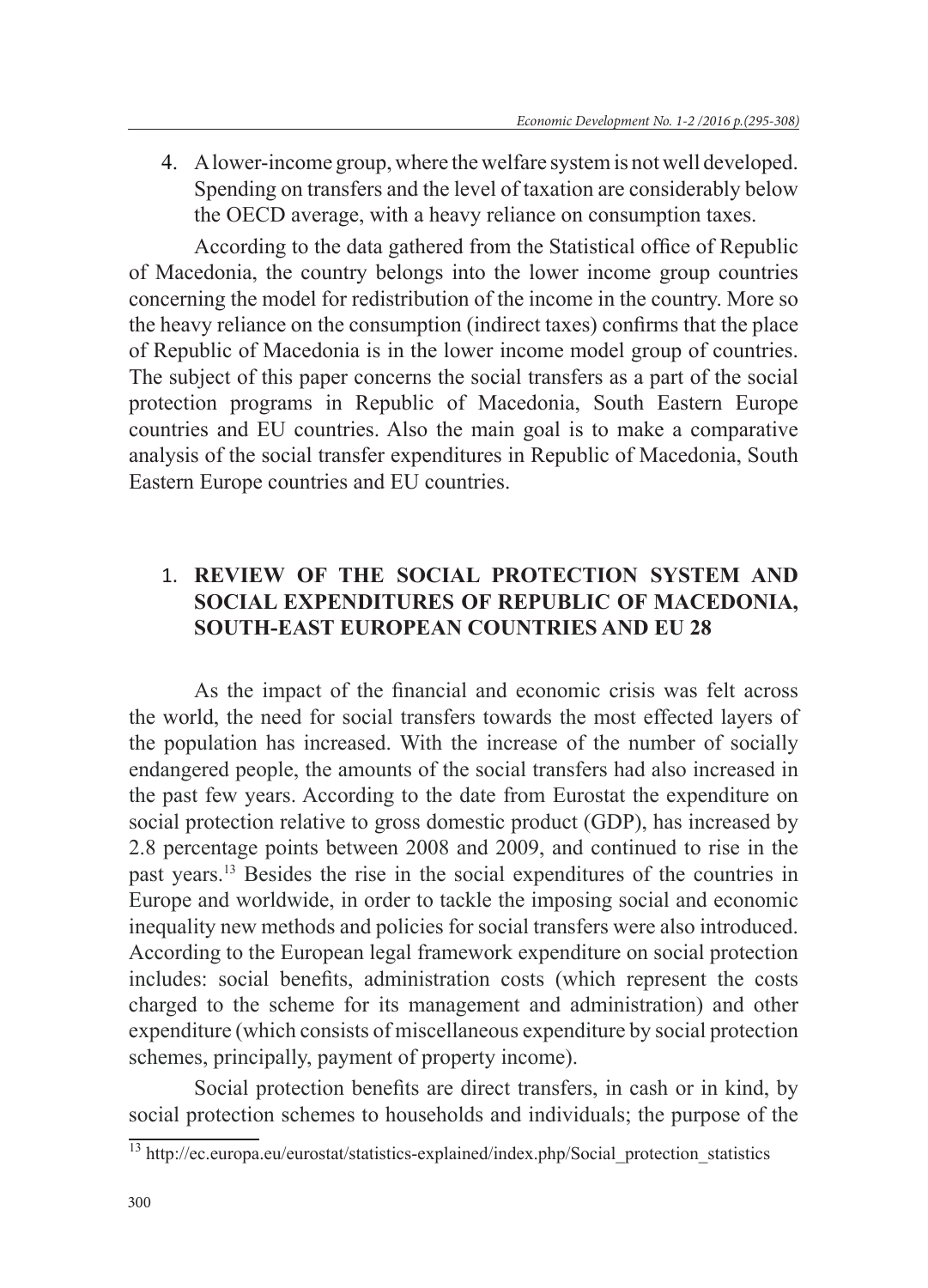Vladimir Petkovski, Biljana Angelova,Tatjana Petkovska Mirchevska: Social transfer expenditures in Republic...

transfers is to relieve the recipients of the burden of one or more of the defined risks or needs. Social benefits are paid to households by social security funds, other government units, non-profit institutions serving households (NPISHs), employers administering unfunded social insurance schemes, insurance enterprises, or other institutional units administering privately funded social insurance schemes. Social benefits are recorded without deduction of taxes or other compulsory levies payable by recipients.<sup>14</sup>

Social protection benefits are classified according to eight social protection functions (which represent a set of risks or needs):<sup>15</sup>

- sickness / healthcare benefits including paid sick leave, medical care and the provision of pharmaceutical products;
- disability benefits including disability pensions and the provision of goods and services (other than medical care) to the disabled;
- old age benefits including old age pensions and the provision of goods and services (other than medical care) to the elderly;
- survivors' benefits including income maintenance and support in connection with the death of a family member, such as a survivors' pensions;
- family / children benefits including support (except healthcare) in connection with the costs of pregnancy, childbirth, childbearing and caring for other family members;
- unemployment benefits including vocational training financed by public agencies;
- housing benefits including interventions by public authorities to help households meet the cost of housing;
- social exclusion benefits not elsewhere classified including income support, rehabilitation of alcohol and drug abusers and other miscellaneous benefits (except healthcare).

Schemes responsible for providing social protection are financed in different ways. Social protection receipts comprise social security contributions paid by employers and protected persons, contributions by general government, and other receipts from a variety of sources (for example, interest, dividends, rent and claims against third parties). Social contributions by employers are all costs incurred by employers to secure entitlement to social benefits for their employees, former employees and their dependents; they

 $14$  Ibidem

 $15$  Ibidem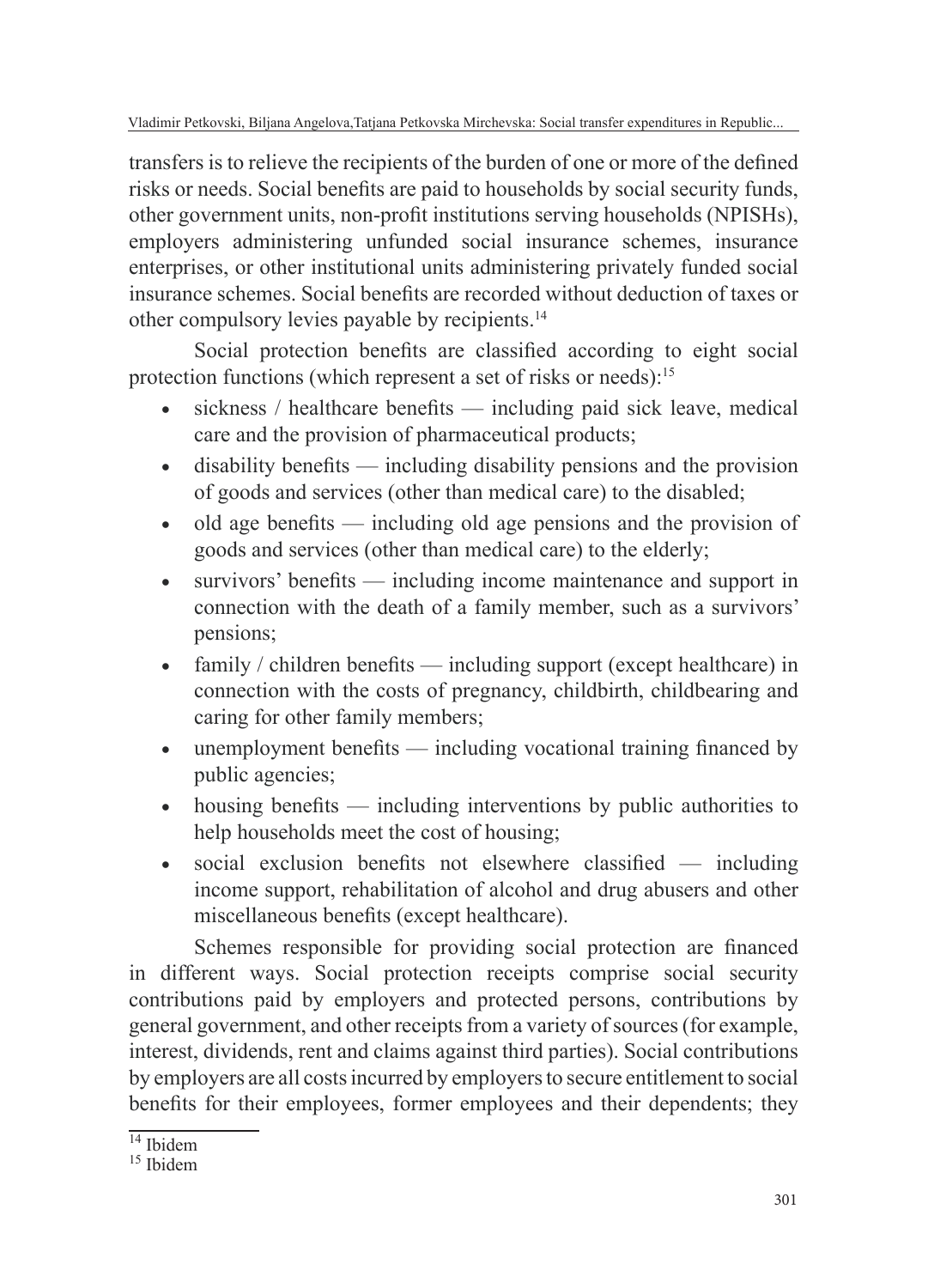can be paid by resident or non-resident employers. They include all payments by employers to social protection institutions (actual contributions) and social benefits paid directly by employers to employees (imputed contributions). Social contributions made by protected persons comprise contributions paid by employees, by the self-employed and by pensioners and other persons.<sup>16</sup>

In Republic of Macedonia according to the Law of Social Protection, social protection is a system of measures, activities and policies for preventing and overcoming the basic social risks such as, poverty reduction and social exclusion and also strengthening the social capacity for social endangered people. Social risk in terms of this law means:<sup>17</sup>

- Health risks (illness, injury and disability);
- Old age and aging;
- Single parent family;
- Risks of unemployment, loss of income for sustenance on work, etc.;
- Risks of poverty and
- Risks of a different kind of social exclusion.

From the legal framework of the social protection in the Republic of Macedonia and EU countries it can be seen that the socio-economic problems that social protection addresses are similar and comparable. As an extension to this on the table presented below, the total social transfer expenditures as a percentage of GDP are shown for Republic of Macedonia, South-east European countries and EU 28. From the research results presented below it can be seen that Republic of Macedonia with 7.96% on average separates the smaller percentage of their GDP as social protection expenditures. On the other side Greece and EU 28 countries spend 28.3% and 28.1% on average respectively form their GDP for the purposes of social protection, in comparison to the countries taken into consideration for the observed period. According to the data presented in Table 1, Romania with 14.6% on average is the closest country to Republic of Macedonia in terms of social transfer expenditures. However the percentage that Romania separates for the purpose of the social transfers is still twice as big as the one of Republic of Macedonia.

<sup>&</sup>lt;sup>16</sup>. http://ec.europa.eu/eurostat/statistics-explained/index.php/Social\_protection\_statistics

<sup>&</sup>lt;sup>17</sup> Law of Social protection, Official Gazette of Republic of Macedonia number 79, 24 of July 2009, pg.1:2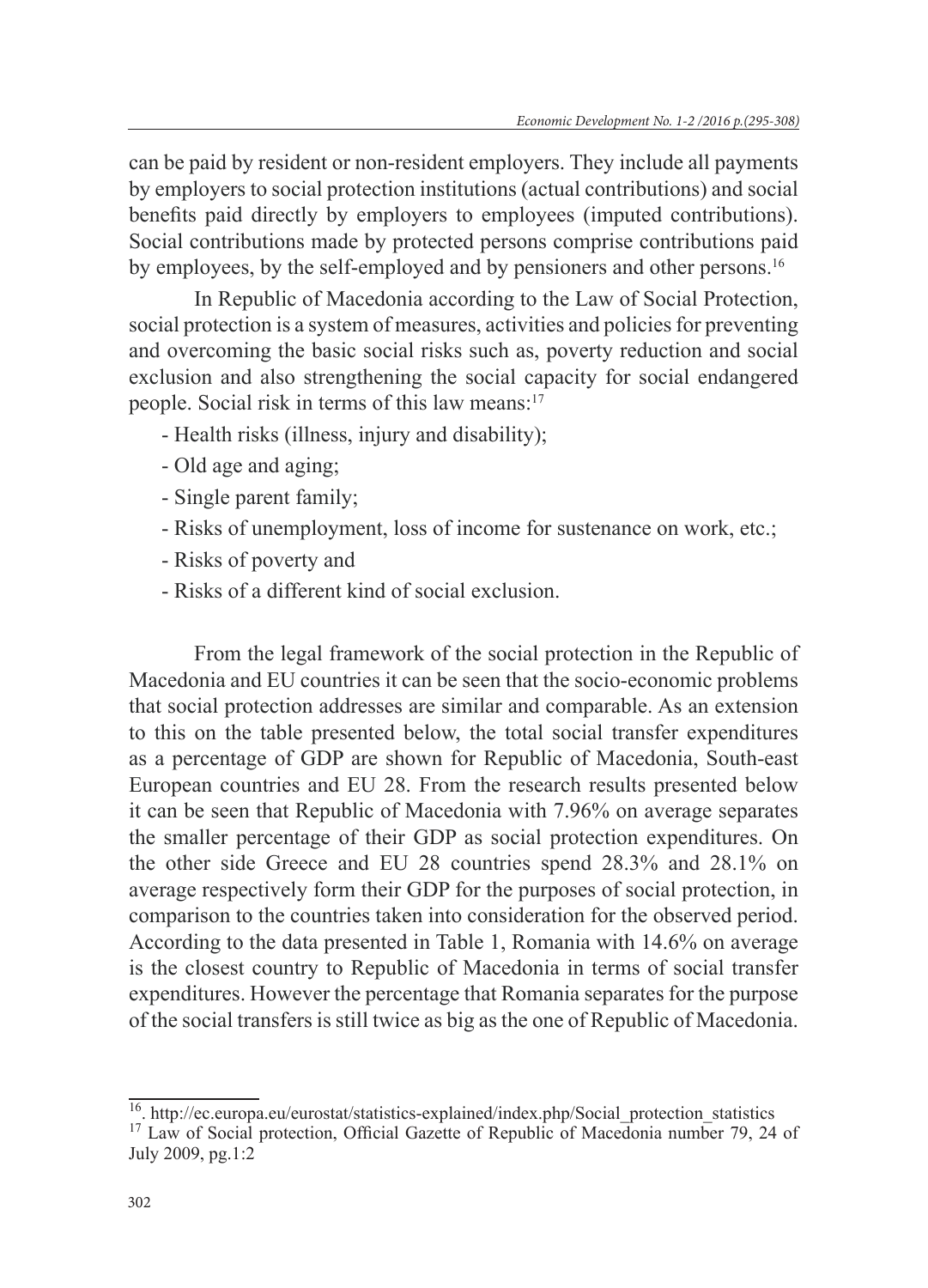| Year    | Rep. of<br>Macedonia | Serbia | <b>Bulgaria</b> | Greece | Croatia | Slovenia | Romania | <b>EU 28</b> |
|---------|----------------------|--------|-----------------|--------|---------|----------|---------|--------------|
| 2001    | 10.62%               |        |                 |        |         |          |         |              |
| 2002    | 10.64%               |        |                 | 24.0%  |         | 24.3%    | 13.6%   |              |
| 2003    | 10.15%               |        |                 | 23.5%  |         | 23.6%    | 13.1%   |              |
| 2004    | 9.84%                |        | 15%             | 23.6%  |         | 23.3%    | 12.8%   |              |
| 2005    | 9.54%                | 23.8%  | 15.1%           | 24.9%  | 17.5%   | 23.0%    | 13.4%   | 27%          |
| 2006    | 9.34%                | 24%    | 14.2%           | 24.8%  | 17.7%   | 22.7%    | 12.8%   | 26.6%        |
| 2007    | 7.55%                | 24.6%  | 14.1%           | 24.8%  | 18.5%   | 21.3%    | 13.6%   | 26.1%        |
| 2008    | 5.67%                | 23.2%  | 15.5%           | 26.2%  | 18.7%   | 21.4%    | 14.4%   | 26.7%        |
| 2009    | 5.06%                | 24.6%  | 17.2%           | 28.0%  | 20.8%   | 24.2%    | 17.2%   | 29.6%        |
| 2010    | $6.35\%$             | 23.2%  | 18.1%           | 29.1%  | 21.0%   | 25.0%    | 17.6%   | 29.4%        |
| 2011    | 6.15%                | 24.4%  | 17.7%           | 30.2%  | 20.7%   | 25.0%    | 16.4%   | 29%          |
| 2012    | 6.33%                | 25.1%  | 17.4%           | 31.2%  | 21.2%   | 25.4%    | 15.6%   | 29.5%        |
| 2013    | 6.26%                | 25.1%  | 17.5%           | 31.8%  | 21.9%   | 25.5%    | 15.1%   | 29.1%        |
| Average | 7.96%                | 24.2%  | 16.2%           | 28.3%  | 19.8%   | 23.7%    | 14.6%   | 28.1%        |

**Table 1 Review of the social transfers as a percentage of GDP in the south-east European countries, EU countries and Republic of Macedonia**

*Source:http://ec.europa.eu/eurostat/tgm/table.*

*do?tab=table&init=1&language=en&pcode=tps00098&plugin=1; State Statistical Office of Republic of Macedonia*

The review presented in Table number 1 can also be used for presenting the growth or decline of the social protections expenditure of the countries taken into consideration for this research. The year to year growth or decline of the countries for the period of the observation is presented in the Table number 2.

In order to equalize the output of the research because of the lack of data for some countries the time period of the observation is narrowed to 9 years. According to the data presented in Table 2, Republic of Macedonia is the only country from the countries taken into consideration that has decline in the expenditures for social transfers. Republic of Macedonia also records the highest decline from year 2006 to year 2007 with 33% decline. The average decline of the social expenditures for Republic of Macedonia is recorded to be 7% on an annual level. However Republic of Macedonia also records the highest growth of the social transfers in one year with 20% growth. The great oscillations of the social transfer expenditures in Republic of Macedonia point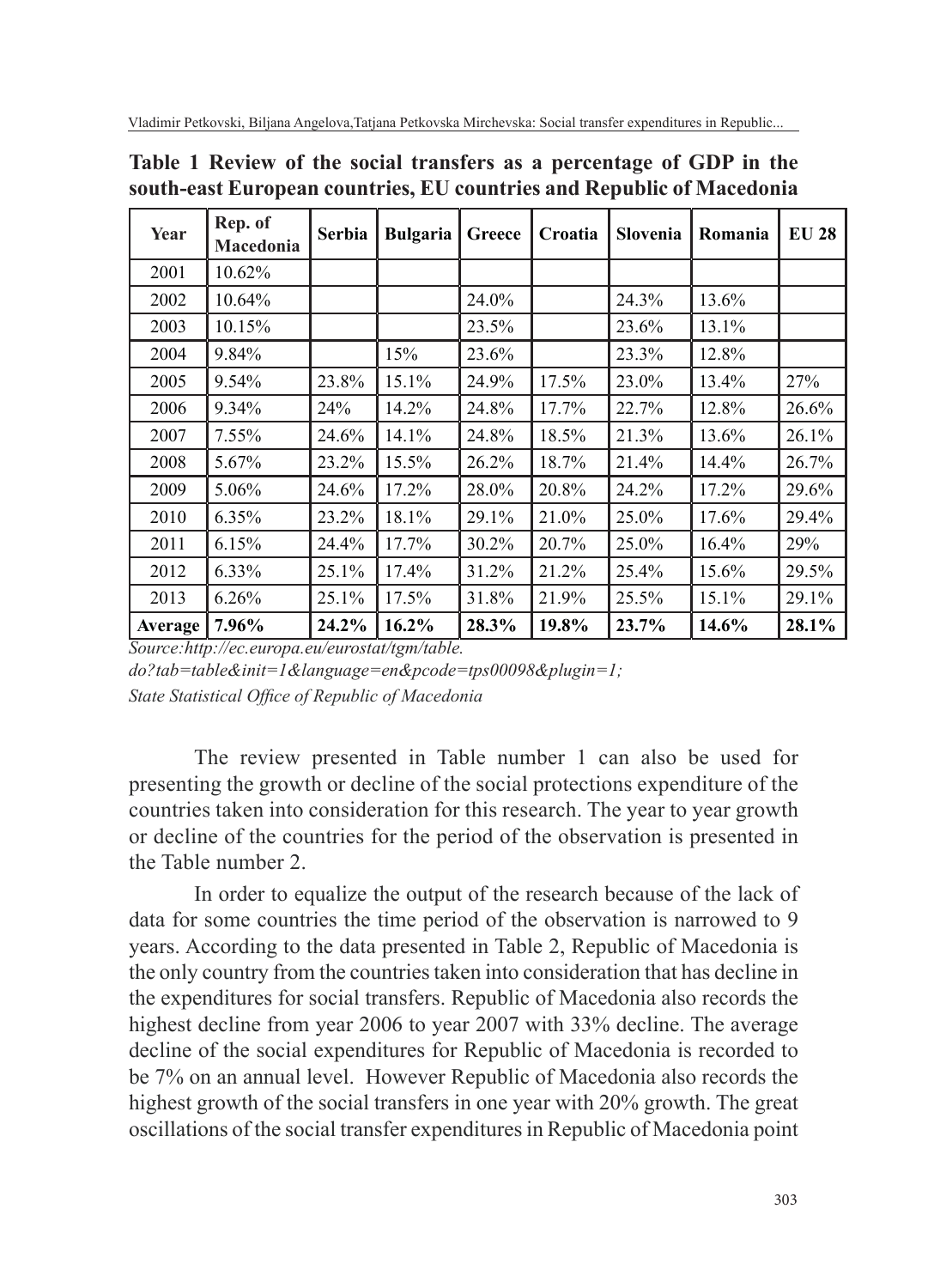to inconsistent social transfer politics, which can further lead to broadening the gap of poverty and inequality.

| Year    | Rep. of<br>Macedonia | Serbia | <b>Bulgaria</b> | Greece | Croatia | Slovenia | Romania | <b>EU 28</b> |
|---------|----------------------|--------|-----------------|--------|---------|----------|---------|--------------|
| 2005    | $-2\%$               | $1\%$  | $1\%$           | $0\%$  | $1\%$   | $-1\%$   | $-5\%$  | $-2\%$       |
| 2006    | $-24%$               | 2%     | $-6\%$          | $0\%$  | 4%      | $-7\%$   | 6%      | $-2\%$       |
| 2007    | $-33%$               | $-6\%$ | $-1\%$          | $5\%$  | $1\%$   | $0\%$    | 6%      | 2%           |
| 2008    | $-12%$               | 6%     | 9%              | 6%     | 10%     | 12%      | 16%     | 10%          |
| 2009    | 20%                  | $-6\%$ | 10%             | 4%     | $1\%$   | 3%       | $2\%$   | $-1\%$       |
| 2010    | $-3\%$               | 5%     | $5\%$           | 4%     | $-1\%$  | $0\%$    | $-7\%$  | $-1\%$       |
| 2011    | 3%                   | 3%     | $-2\%$          | 3%     | 2%      | 2%       | $-5\%$  | $2\%$        |
| 2012    | $-1\%$               | $0\%$  | $-2\%$          | 2%     | 3%      | $0\%$    | $-3\%$  | $-1\%$       |
| 2013    | $-2\%$               | $1\%$  | $1\%$           | $-2\%$ | $1\%$   | $-3\%$   | $-4\%$  | $-2\%$       |
| Average | $-7\%$               | $1\%$  | 2%              | $2\%$  | 3%      | $0\%$    | $1\%$   | $1\%$        |

**Table 2 Review of the growth of social transfer expenditures in the southeast European countries, EU countries and Republic of Macedonia** 

*Source:http://ec.europa.eu/eurostat/tgm/table. do?tab=table&init=1&language=en&pcode=tps00098&plugin=1; State Statistical Office of Republic of Macedonia*

Despite the case of Republic of Macedonia, other countries taken into consideration for this research have small but consistent growth of their social transfer expenditures. The highest growth between them is achieved by Croatia with 3%, and the lowest growth, or in the case no growth at all in the social transfer expenditures is recorded by Slovenia. For the purpose of the research and broadening the comparison of the social transfer expenditures of the selected countries, below a table is presented which shows the indicator for social transfers per capita in the countries included in the research. The indicator that is per capita social transfers equalizes the countries total social expenditures by dividing them with the total number of the population. Large and economic developed countries can make larger expenditures for social transfers as a percentage from GDP, according to that the indicator that is social transfer expenditures per capita tends to give more equal data for the purpose of comparison. Firstly, the grater the number of population is in the country the greater the expenditures for social transfer will be, and second, more developed countries can have a larger amount of their GDP transferred to their population. However presenting the social transfer expenditures per capita can present a review of this issue which is the most comparable.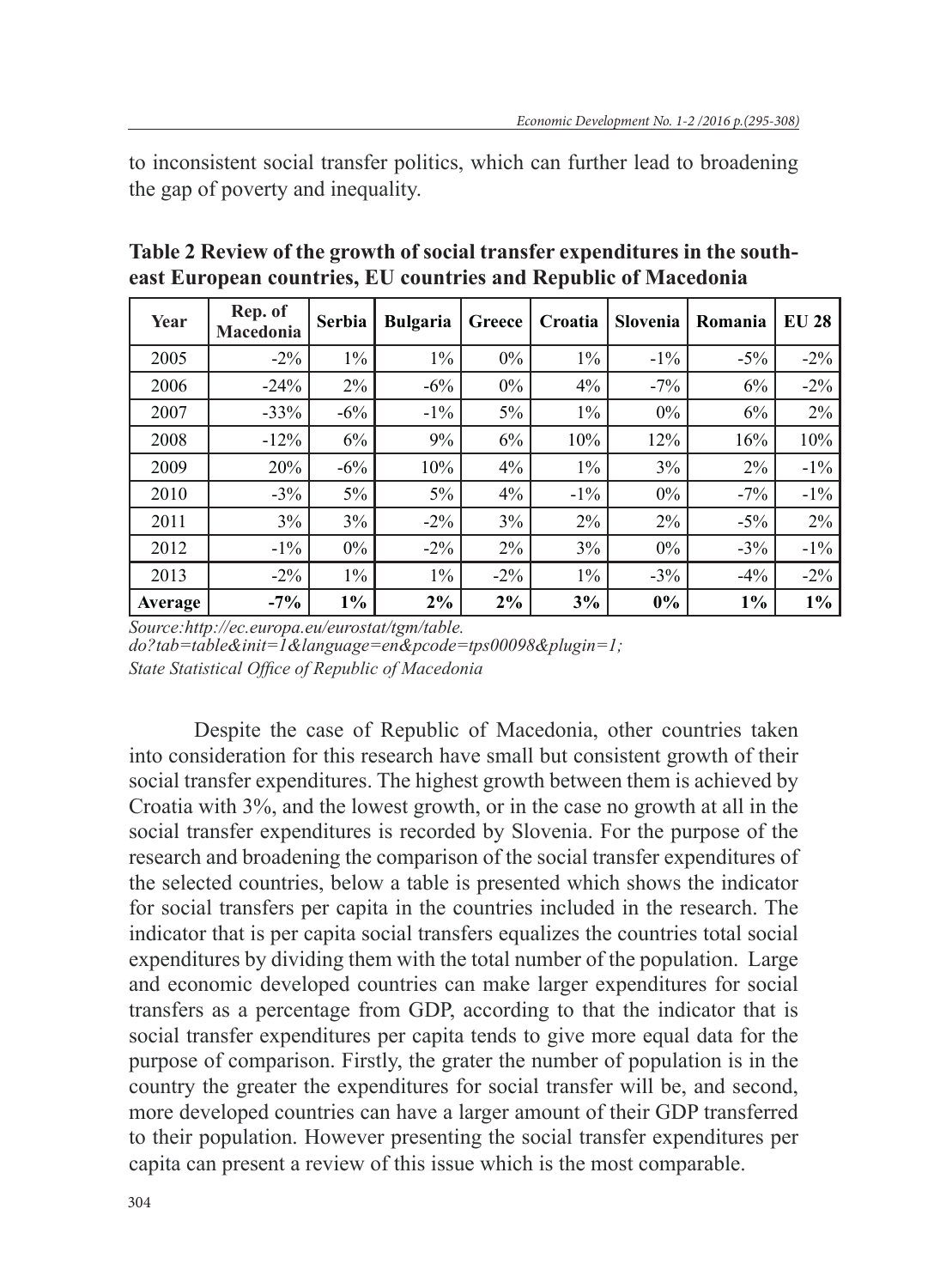| Year    | Rep. of<br>Macedonia | Serbia   | <b>Bulgaria</b> | Greece   | Croatia  | Slovenia | Romania  | <b>EU 28</b> |
|---------|----------------------|----------|-----------------|----------|----------|----------|----------|--------------|
| 2006    | 264.86               | 584.50   | 495.02          | 4,640.10 | 1728.15  | 3,512.13 | 591.29   | 6,176.74     |
| 2007    | 240.68               | 622.45   | 576.96          | 4,950.08 | 1985.32  | 3,648.36 | 809.40   | 6,528.42     |
| 2008    | 179.79               | 715.12   | 732.31          | 5,470.76 | 2,070.10 | 3,937.99 | 976.84   | 6,747.57     |
| 2009    | 169.81               | 854.62   | 807.72          | 5,790.63 | 2,167.64 | 4,210.18 | 998.03   | 7,007.50     |
| 2010    | 222.72               | 977.30   | 880.93          | 5,797.11 | 2,177.74 | 4,322.33 | 1,082.81 | 7,261.32     |
| 2011    | 218.23               | 1,049.66 | 928.11          | 5,673.12 | 2,129.78 | 4,409.55 | 1,070.21 | 7,379.28     |
| 2012    | 245.01               | 1.058.22 | 952.24          | 5,471.78 | 2,150.06 | 4,358.77 | 1,079.5  | 7.638.52     |
| 2013    | 253.80               | 1,113.13 | 1,017.13        | 5,532.80 | 2,218.95 | 4,445.68 | 1,081.05 | 7,859.34     |
| Average | 224.36               | 871.88   | 798.80          | 5,415.80 | 2,078.5  | 4,105.62 | 961.13   | 7,074.84     |

**Table 3 Review of the social transfer expenditures per capita in the southeast European countries, EU countries and Republic of Macedonia in euros**

*Source:http://ec.europa.eu/eurostat/tgm/table. do?tab=table&init=1&language=en&pcode=tps00098&plugin=1;*

*State Statistical Office of Republic of Macedonia*

From the presented data in Table 3 it can be seen that Republic of Macedonia has by far the smallest per capita social transfer from the countries included in the research. This data only confirms what previously stated data had shown, i.e. that Republic of Macedonia has relatively small social-economic transfers then other countries taken into consideration, and furthermore these expenditures are in decline. The highest per capita social transfers according to the data in the Table number 3 can be seen in the EU 28 countries which average 7,074.84 euros per capita on annual level. This can be connected to the low socio-economic inequality that EU 28 countries have and also the problem of growing inequality in Republic of Macedonia.

## **Conclusion**

Social transfer expenditures are vital for the economy. Their impact on the social welfare and inequality is considerable and significant. Social transfer expenditures can come in various forms dependent on the purpose for the social transfers and the method used to deliver the transfer to those in need. Countries of European Union and Republic of Macedonia have nearly the same structure for social transfer, i.e.: sickness / healthcare benefits,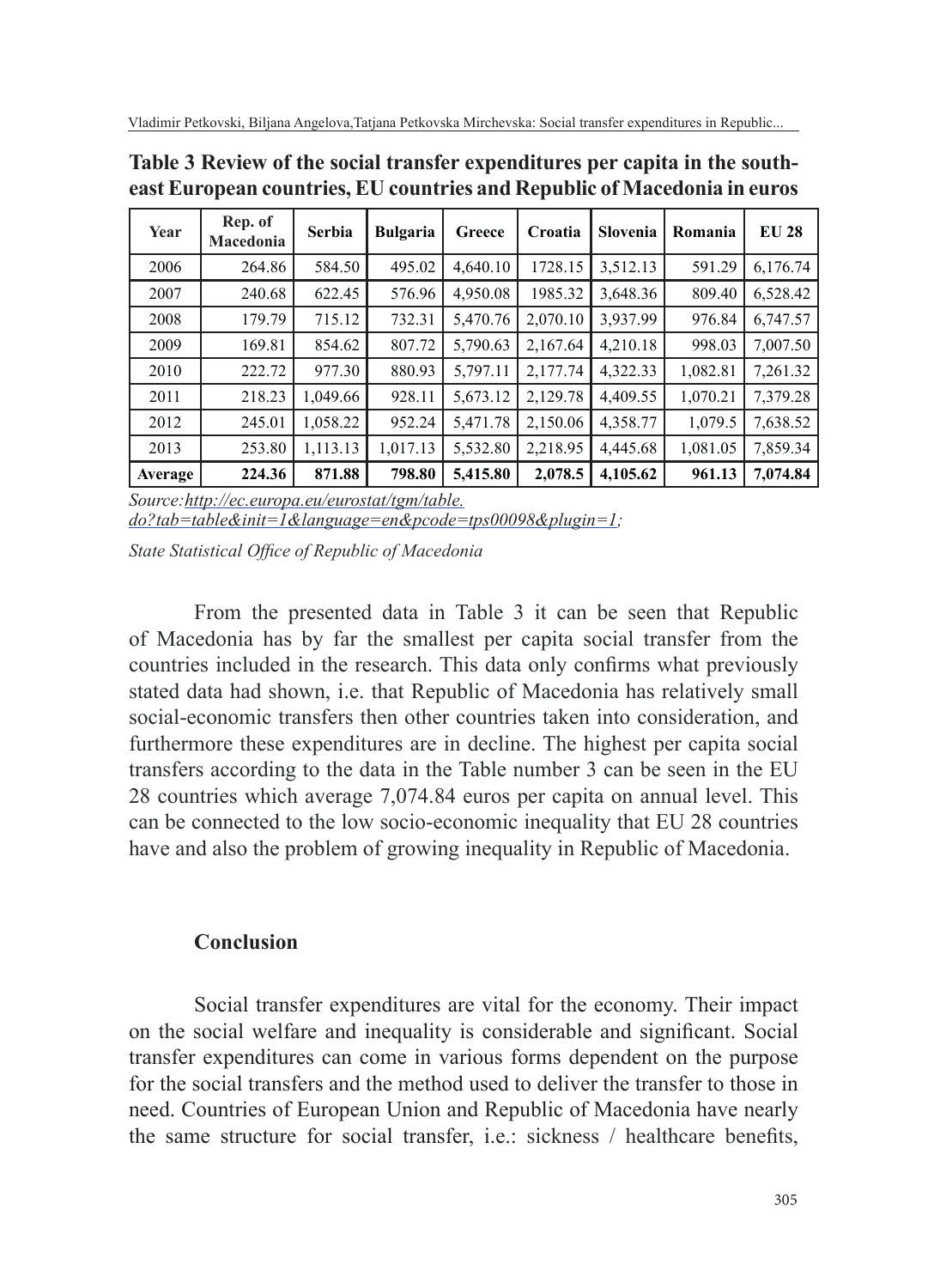disability benefits , old age benefits, survivors' benefits, family / children benefits, unemployment benefits, housing benefits and social exclusion benefits not elsewhere classified. However according to the research in this paper Republic of Macedonia with 7.96% separates the least assets for social transfers as a percentage of their GDP in comparison to the other countries taken into consideration for this research. Republic of Macedonia realized decline in the social expenditure transfers as a percent of GDP, with the average annual decline determined to  $-7\%$  in the previous 9 years. Still knowing that Republic of Macedonia belongs into the lower income group countries concerning the model for redistribution of the income in the country it is expected that the country can have fewer financial possibilities to assert higher social transfers expenditures. The more developed countries with a larger population separate a higher amount of expenditure for social transfers as a percentage of the GDP. But concerning is the fact that Republic of Macedonia also has the smallest social transfer per capita than the other countries taken into consideration. According to the research Republic of Macedonia realizes only 224.36 euro per capita social transfers annually, as an average value of the period of observations that is 8 years. Knowing the fact that the more equal distribution of assets in a current country can lead to increased consumption, sustainable growth and increases social welfare, Republic of Macedonia should increase the expenditures for social transfers as a percentage of the GDP, even on expense on some other public or budget expenditures. This will eventually lead to better redistribution of the income, thus increasing the consumption and ultimately creating better social and economic equality and sustainable growth of the economy.

## **References:**

- 1. Brunori P., O'Reilly M., "Social protection for development: A review of definitions", European report on development, 2010
- 2. Isabelle Joumard, Mauro Pisu, Debbie Bloch, "Tackling income inequality-The role of taxes and transfers", OECD Journal: Economic Studies, 2012
- 3. James Scot Brooks, "Social transfers and growth in poor countries", World poverty Institute, 2010